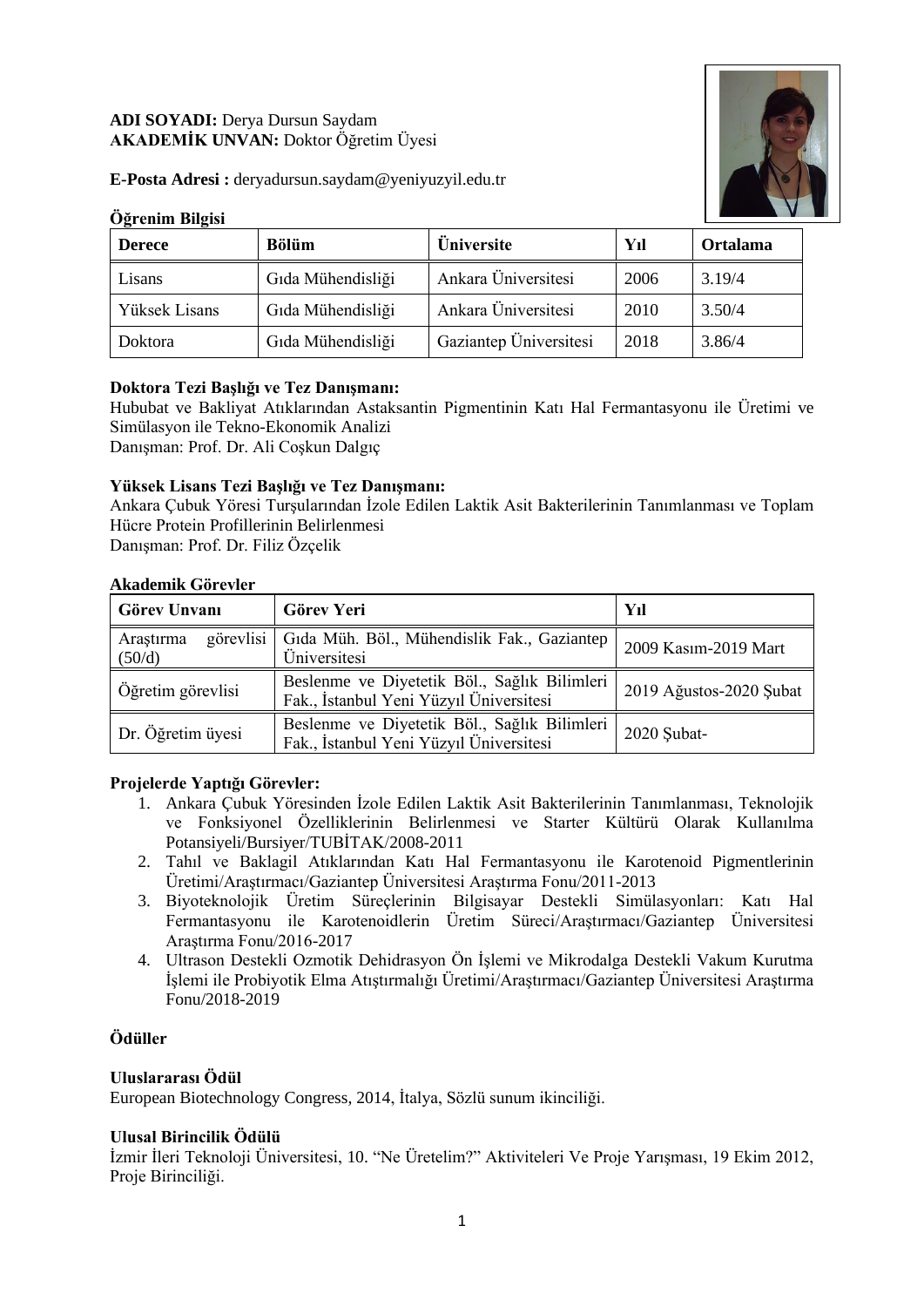### **Eserler**

- **A. Uluslararası hakemli dergilerde yayımlanan makaleler:**
	- A1.BAĞDER S, TOKATLİ M, DURSUN D, ÖZÇELİK F, ŞANLİBABA P (2015) Phenotypic and genotypic identification of lactic acid bacteria isolated from traditional pickles of Çubuk region in Turkey. Folia Microbiologica(60:3), 241-251. <https://doi.org/10.1007/s12223-014-0363-x>
	- A2. [ERYILMAZ,](https://www.researchgate.net/scientific-contributions/2111683044_Emine_Betuel_Eryilmaz) EB, DURSUN D, DALGIÇ AC (2016). Multiple optimization and statistical evaluation of astaxanthin production utilizing olive pomace. Biocatalysis and Agricultural Biotechnology(7), 224-227.

<https://doi.org/10.1016/j.bcab.2016.06.012>

A3. DURSUN D, DALGIÇ AC (2016). Optimization of astaxanthin pigment bioprocessing by four different yeast species using wheat wastes. Biocatalysis and Agricultural Biotechnology(7), 1-6.

<https://doi.org/10.1016/j.bcab.2016.04.006>

- A4. DURSUN D, DALGIÇ AC (2017). Response surface methodology of astaxanthin bioproduction from agro-industrial wastes and growth kinetics of *Xanthophyllomyces dendrorho*us in solid state fermentation. RESEARCH & REVİEWS: Journal of Microbiology and Biotechnology(6:2), 12-18.
- A5. DURSUN D, DALGIÇ AC (2018). Rice bran or apple pomace? Comparative data analysis of astaxanthin bioproduction. Journal of Agricultural Sciences(24:3), 366-373. <https://dx.doi.org/10.15832/ankutbd.456661>
- A6. DURSUN D, KOULOURİS, A, DALGIÇ AC (2018). Process simulation and techno economic analysis of astaxanthin production from agro-industrial wastes. Waste and Biomass Valorization, 1-12.
	- <https://doi.org/10.1007/s12649-018-0439-y>
- A7. DURSUN D, DALGIÇ AC (2018). Production and preference mapping of persimmon fruit leather: an optimization study by Box–Behnken. Journal of Food Process Engineering(41:8), 1-8.

<https://doi.org/10.1111/jfpe.12899>

A8. DURSUN D, DALGIÇ AC (2019). Astaxanthin biosynthesis: A two-step optimization approach and model construction with Response Surface Methodology and Artificial Neural Network. International Journal of Agriculture, Environment and Food Sciences(3:3), 171-181. <https://dx.doi.org/10.31015/jaefs.2019.3.9>

#### **B. Uluslararası bilimsel toplantılarda sunulan ve bildiri kitaplarında (proceedings) basılan bildiriler:**

- B1. TOKATLI M, DURSUN D, BAĞDER S, ŞANLIBABA P, ÖZÇELİK F (2009). Identification of lactic acid bacteria isolated from pickles in Ankara Çubuk region. Biotech METU 2009, International Symposium on Biotechnology: Developments and Trends, p. 141, 27-30.(Özet Bildiri/Poster Sunum)
- B2. DURSUN D, DALGIÇ AC (2011). Production of natural aroma compounds from apple pomace by using solid state fermentation. NAFI 2011 Congress on Novel Approaches in Food Industry, p. 1040. (Özet Bildiri/Poster Sunum)
- B3. DURSUN D, IŞIK E, DALGIÇ AC (2012). Natural pigment production from agricultural wastes. Eurobiotech 2012 Agriculture Symposium, Volume 161, Page 42. (Özet Bildiri/Poster Sunum)
- B4. ŞANLİBABA P, TOKATLİ M, BAĞDER S, DURSUN D, ÖZÇELİK F (2012). [Characterization of lactic acid bacteria based on genotypic analyses.](http://www.sciencedirect.com/science/article/pii/S1871678412005006) 15th European Congress on Biotechnology, Volume 29, Page S125. (Özet Bildiri/Poster Sunum)
- B5. DURSUN D (2013). Evaluation of lentil wastes biotechnologically (poster presentation). The 2 nd International Symposium on Traditional Foods from Adriatic to Caucasus, p. 493. (Özet Bildiri/Poster Sunum)
- B6. ERYILMAZ EB, DURSUN D, DALGIÇ AC (2014). Evaluation of pomegranate wastes biotechnologically. 4<sup>th</sup> Traditional Foods Symposium, p. 381-384. (Tam Bildiri/Poster Sunum)